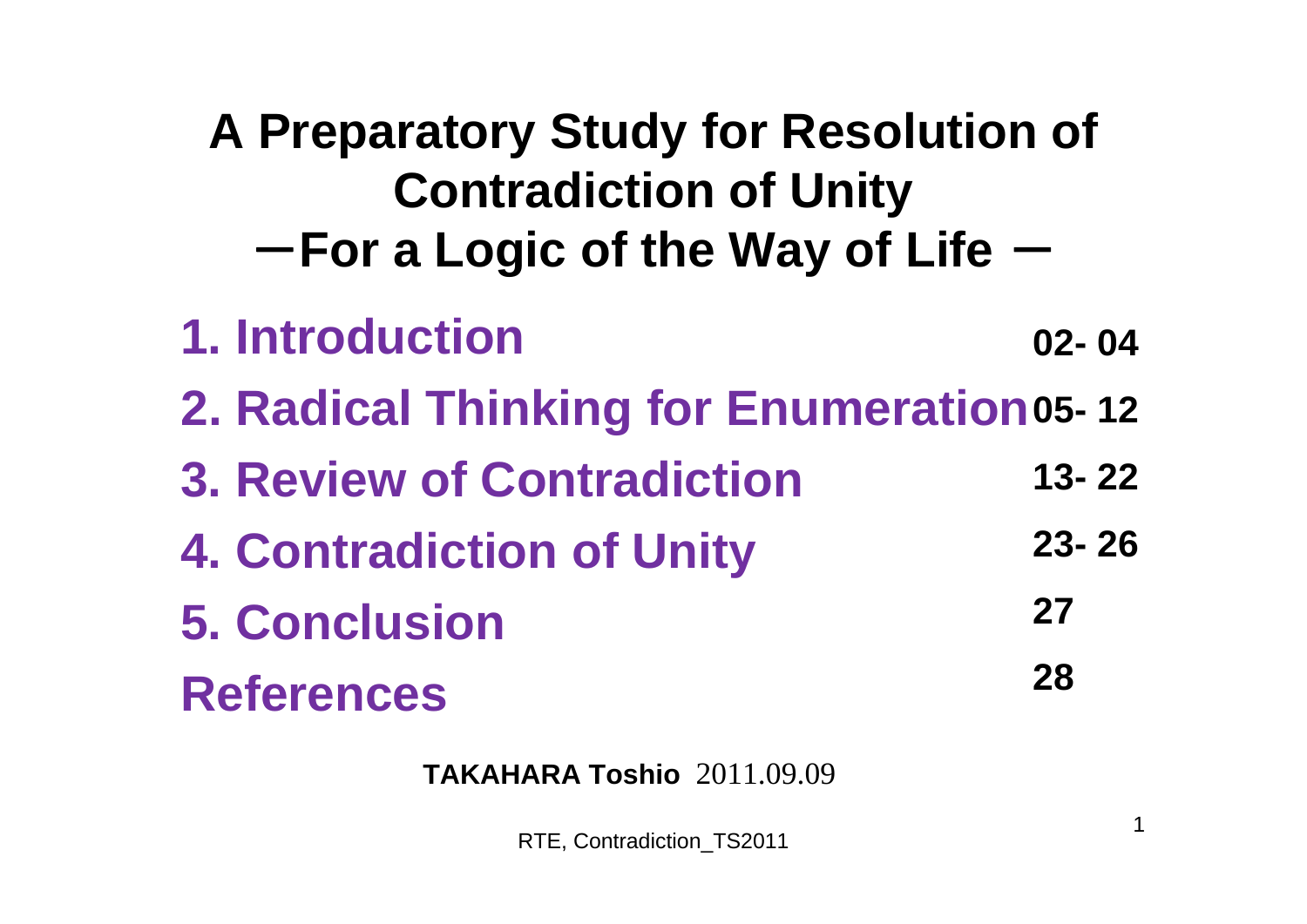# **1. Preface 1) TRIZ**

- TRIZ is an assemblage of formal methods consisting of changing 1 value of 1 attribute, handling 2 values of 1 Object (PC) and handling 2 attributes (TC), which cover all types of change of Object.
- $\blacksquare$  This seems to mean that TRIZ could be a unified thought and method applicable to every action and become formal basic of operational Science. [TS2009]
- Attitudes to review Dialectical Logic by Genrikh S. Altshuller made this possibility of TRIZ in former Soviet Union.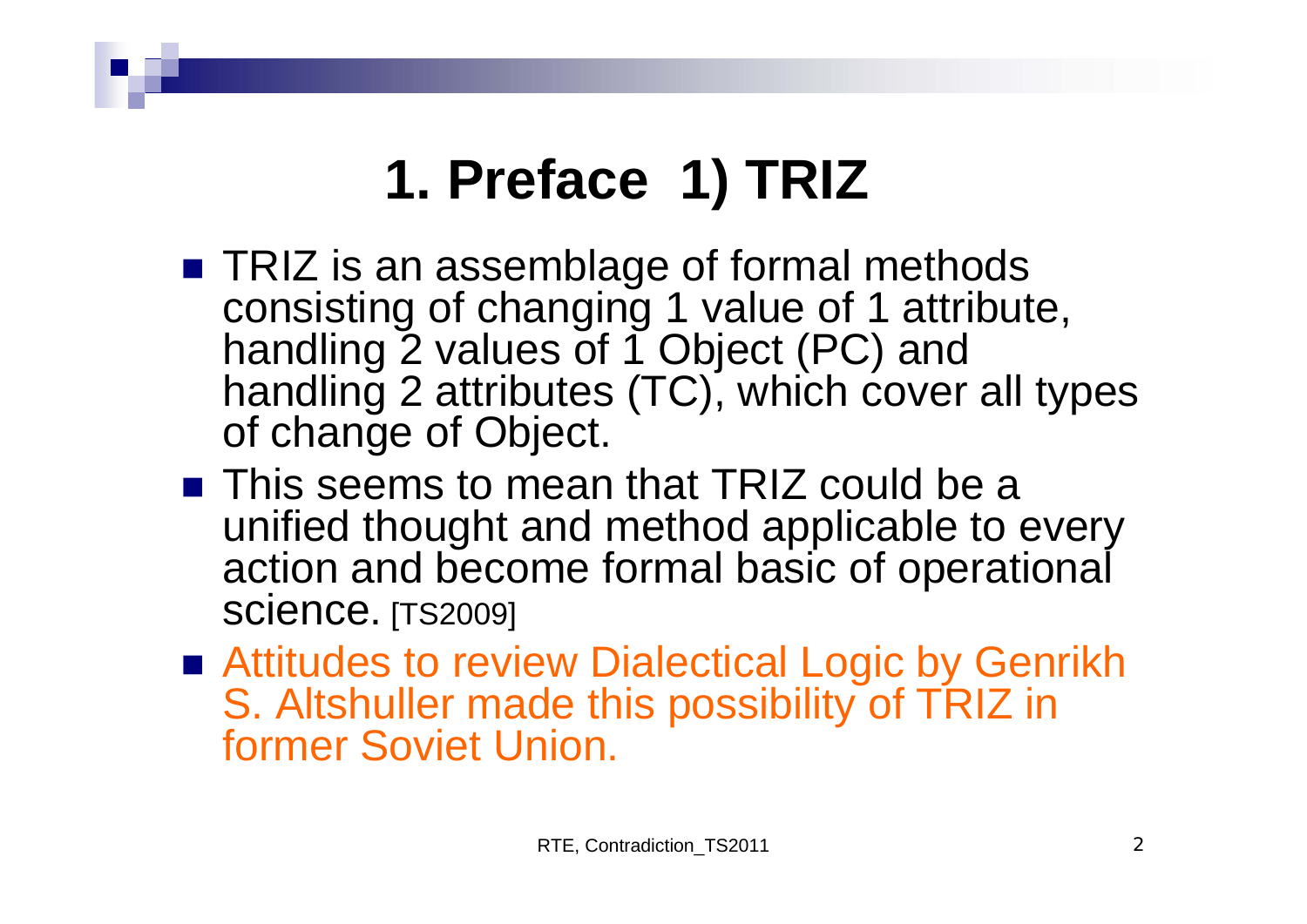# 1**. Preface** 2) My previous works

- **Review of Object [TS2005]**
- Review of existing Dialectical Logic and enumeration of types of contradiction in 2011
- Investigation of Object change which was to be results of contradiction [TS2006] [TS2007] [TS2008]
- These contents depend on Radical thinking for enumeration (RTE) [TS2010] [FIT2010]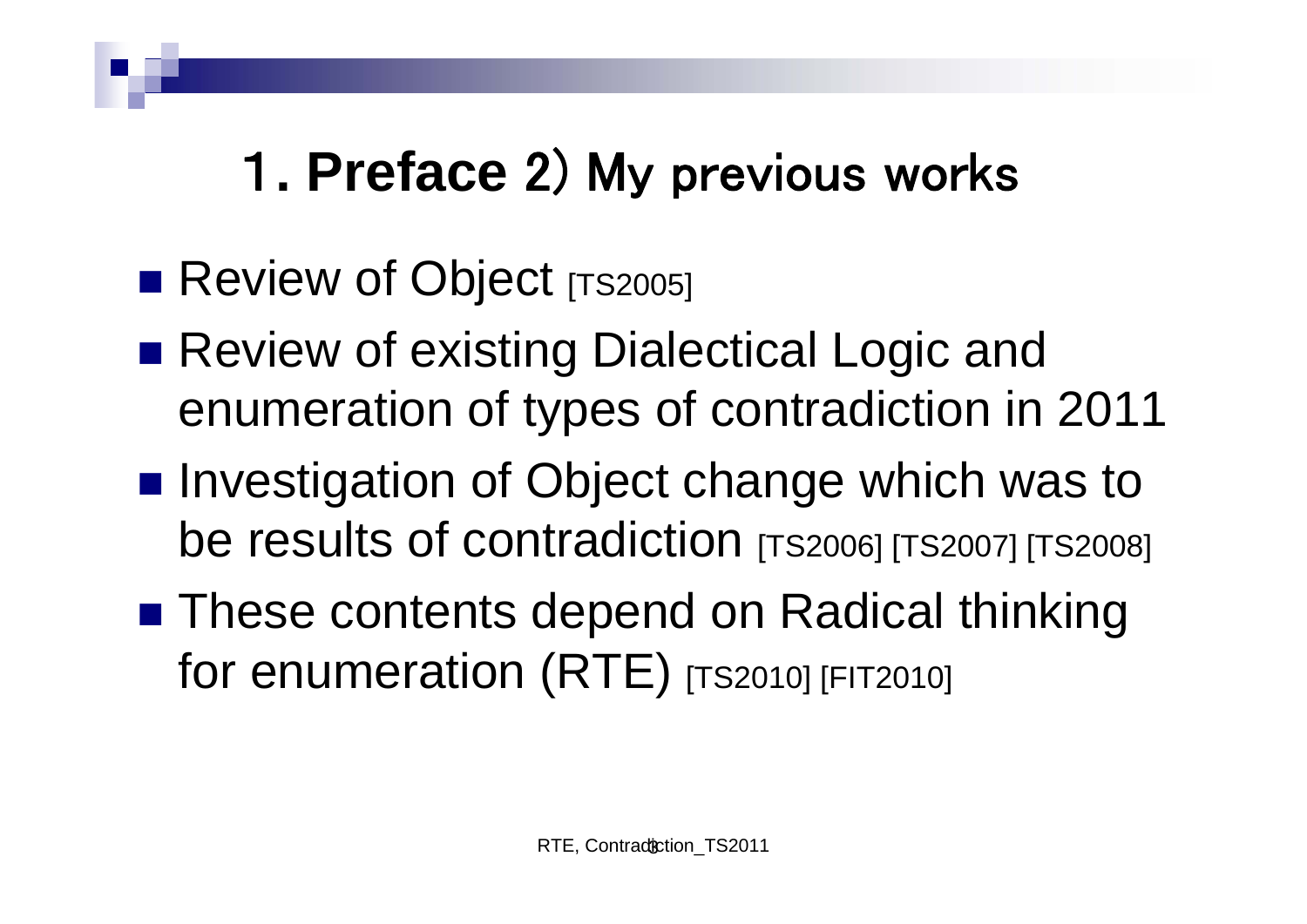# 1**. Preface** 3) Agenda

- Chap. 2: Outline of RTE. Outline of review of basic concepts such as Object, judgment and law which are results of RTE
- Chap. 3: Review of contradiction, Enumeration of types of contradiction [FIT2011]
- Chap.4: A preparatory study for resolution of contradiction of unity. Ideal final problem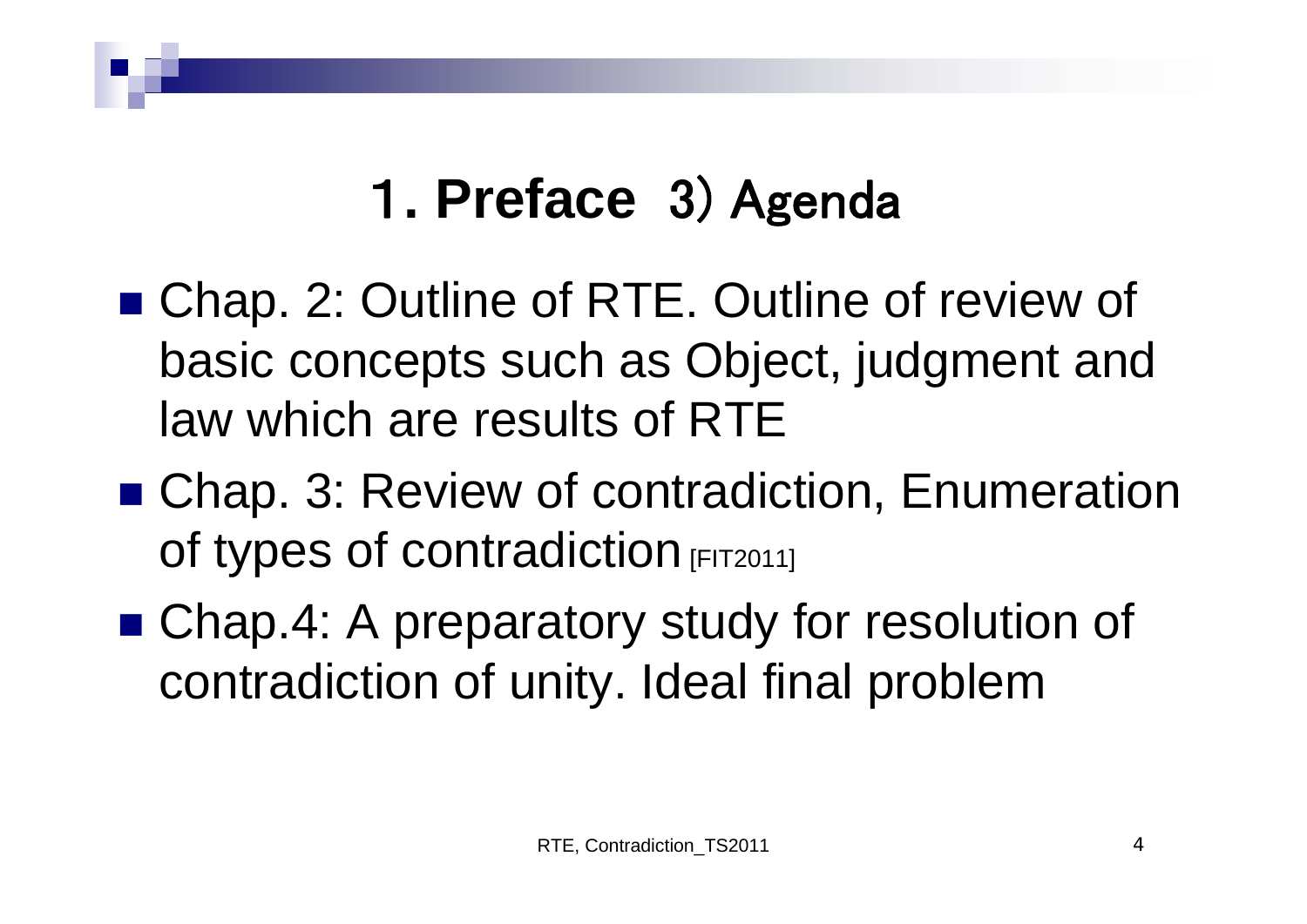### **2. Radical Thinking for Enumeration**  $\mathsf{RTE}\$  [TS2010]

Humbly and critically, continue to enumerate kinds of Object World and review granularity and structure of Object World

Object World includes basic concept, judgment, law and contradiction

Three timing: Study in advance, Decide viewpoint and attributes at this moment, Judge how to act taking some time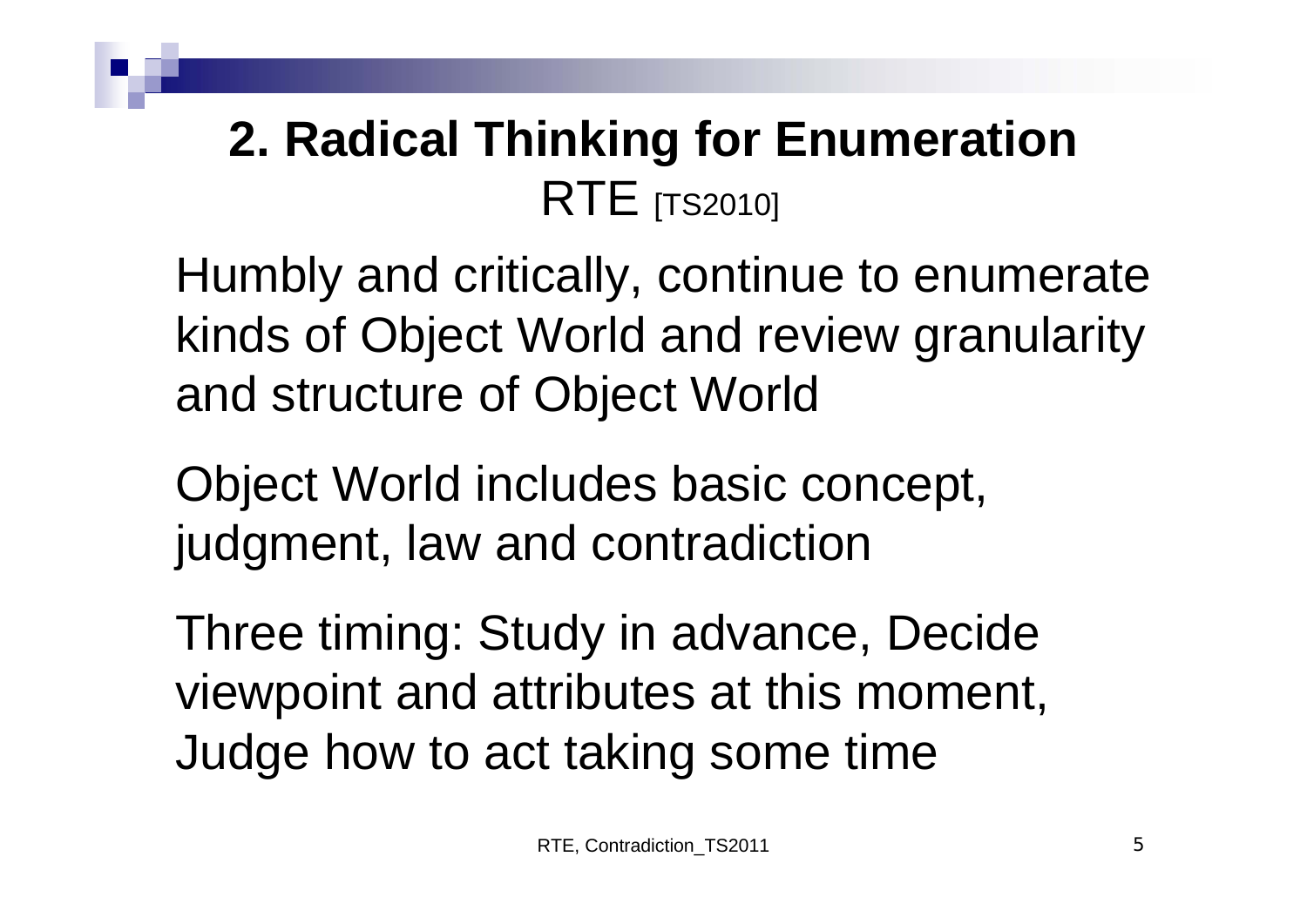**2.** RTE and Review of basic concepts Review of basic concepts 1) Requirements of grasping Object (or basic Object World) are able

1. To describe differences between Object and other thing,

2. To describe inner structure of Object,

3. To enumerate kinds of Object which need different way to handle

These three are indispensable to make us recognize, define Object and change Object.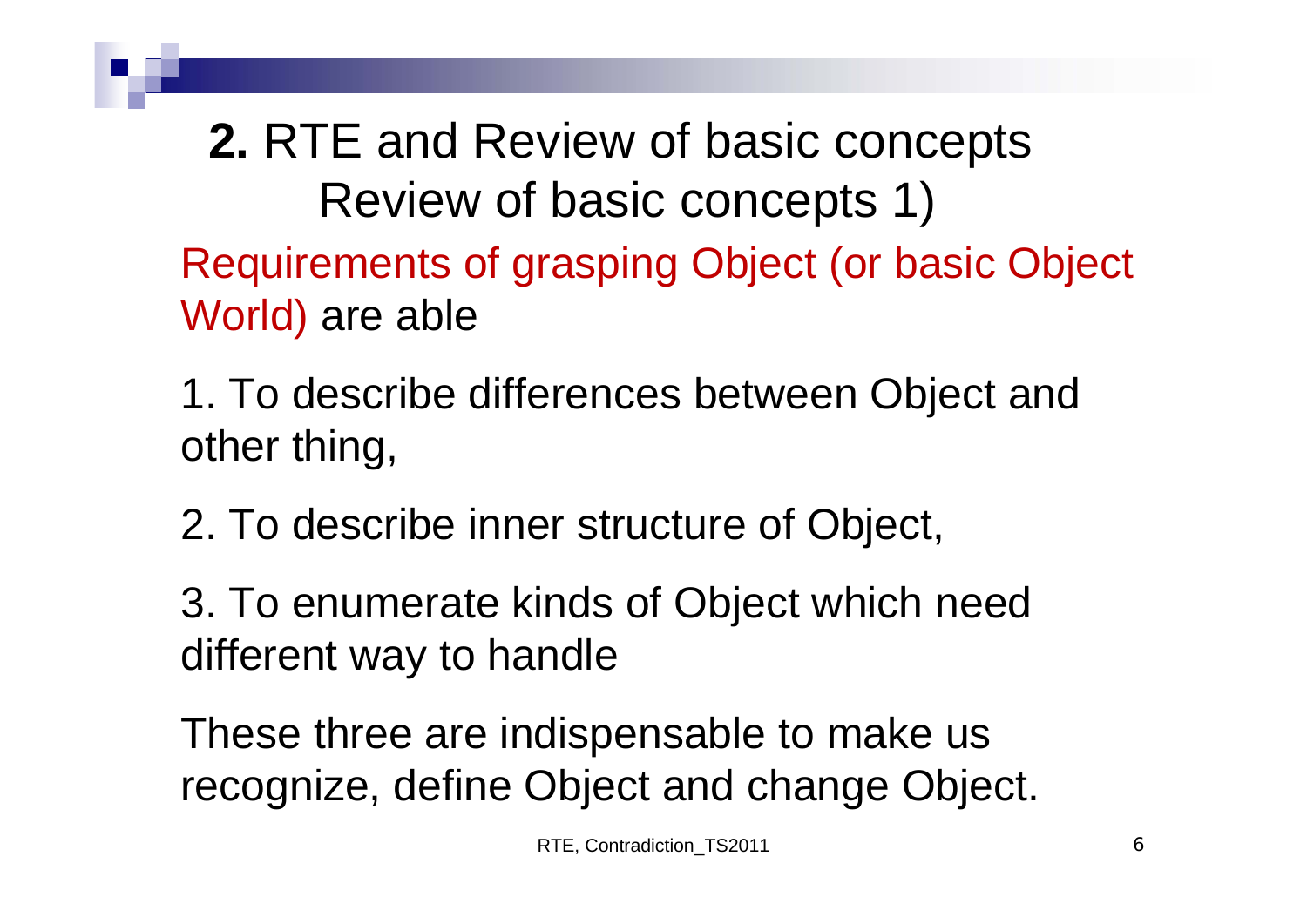# **2.** RTE and Review of basic concepts Review of basic concepts 2)

An element of anything recognizable is called **Object**

- 1. **Matter** :System Object
- 2. Fixed **"Mind" or "Idea"** :System Object

21. Information of individual or common notion which is taken by physical entity

22. My fixed mind

3. **Movement** or Action:Process Object **Movement** is **process** from a viewpoint of time and **action** from a viewpoint of relation between itself and other thing **to change** itself and other thing.

Object is I, Other Person, Matter, Movement at different granularity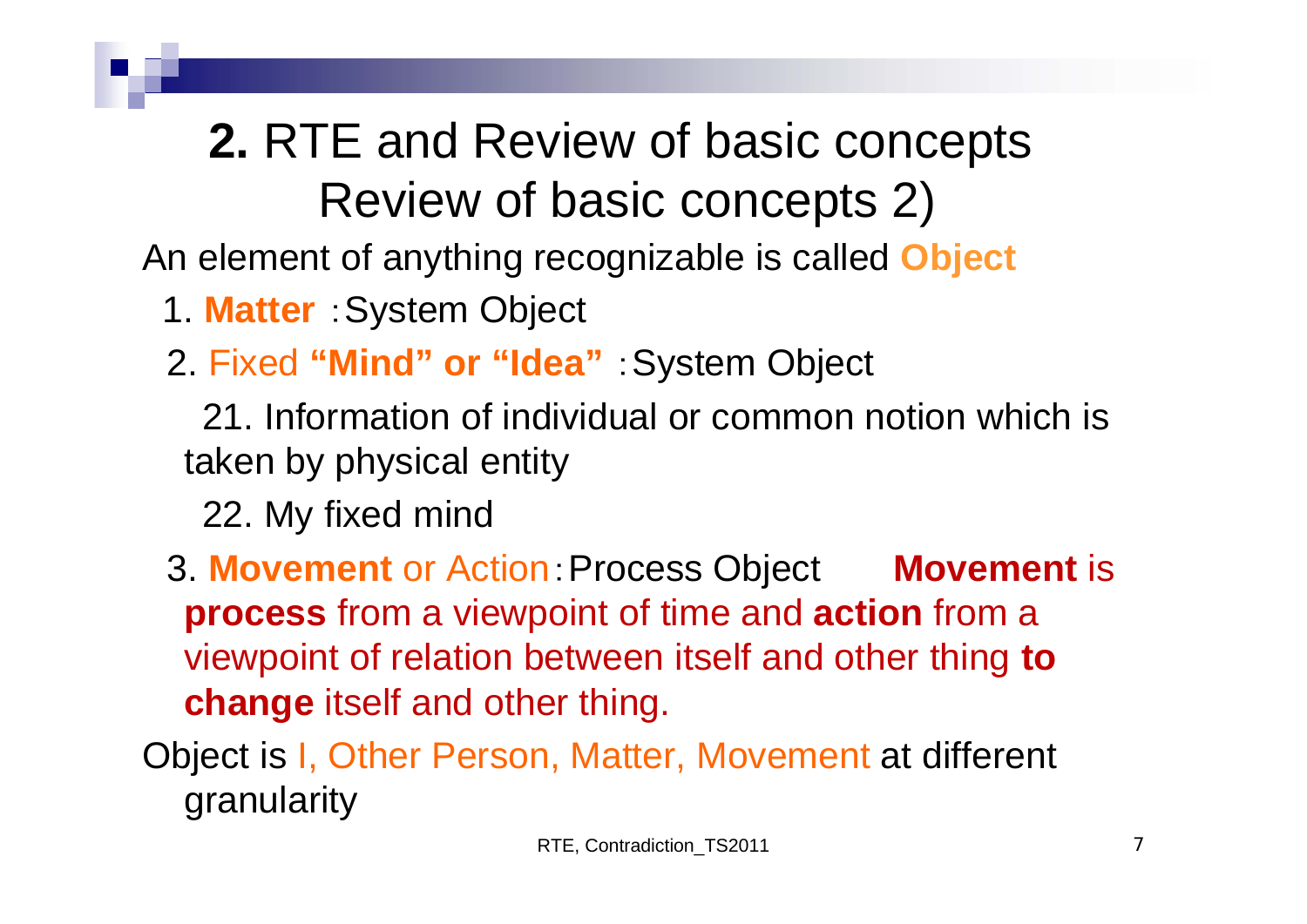### **2.** RTE and Review of basic concepts Review of basic concepts 3)

- **Object World**= Complex of Object and/or attributes
- Granularity= Size, magnitude or scope in space and/ or time and degree of abstraction
- Function= (primarily) Meaning of Process Object, (secondly) Meaning of attributes of **Object**
- **Structure**= Granularity and inner structure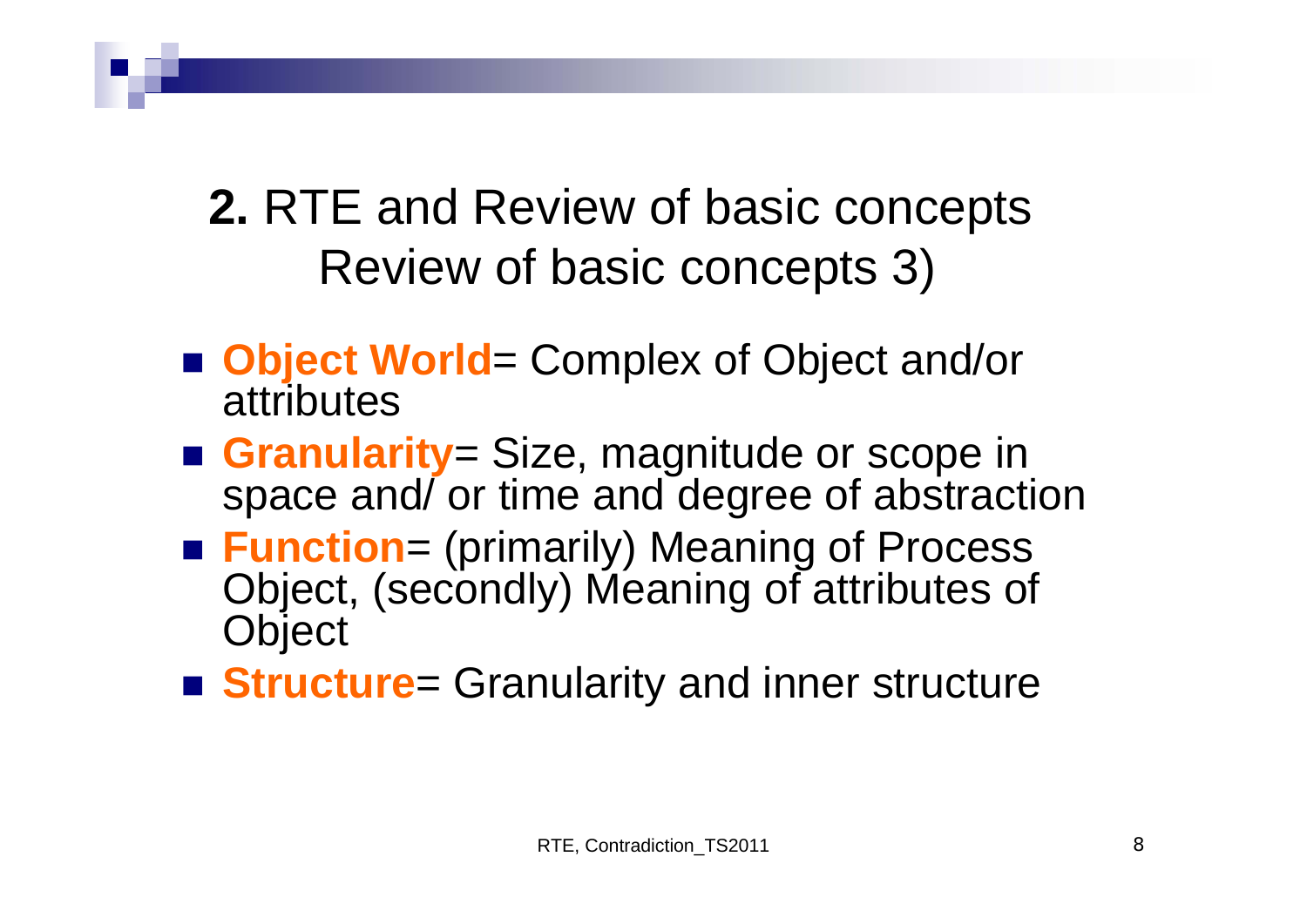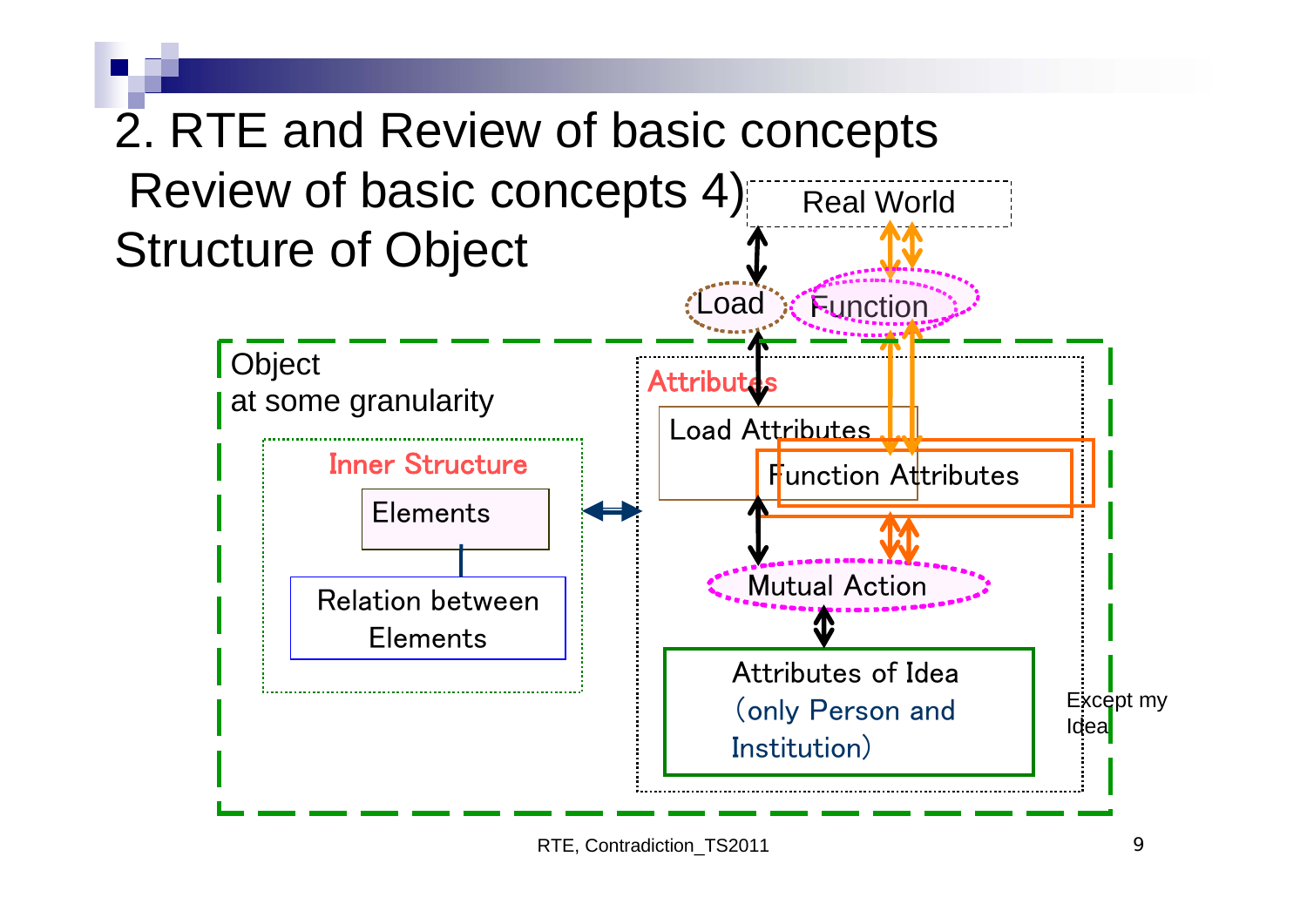### **2. RTE and Review of basic concepts Review of judgment and law 1) Element of Judgment**

- Movement of existence+ Contents of Law1. Contents: Existence of Object or attributes,
- 2. Form:Subjective Part + Objective Part

#### **Law**

- 1. Contents: 11. One Object: Change of one attribute, Relation(including movement) between attributes, Change as results of movement,
- 12. Objects; Relation (including movement) between Objects, Change as results of movement
- radiction\_TS2011 2. Form: Input + Output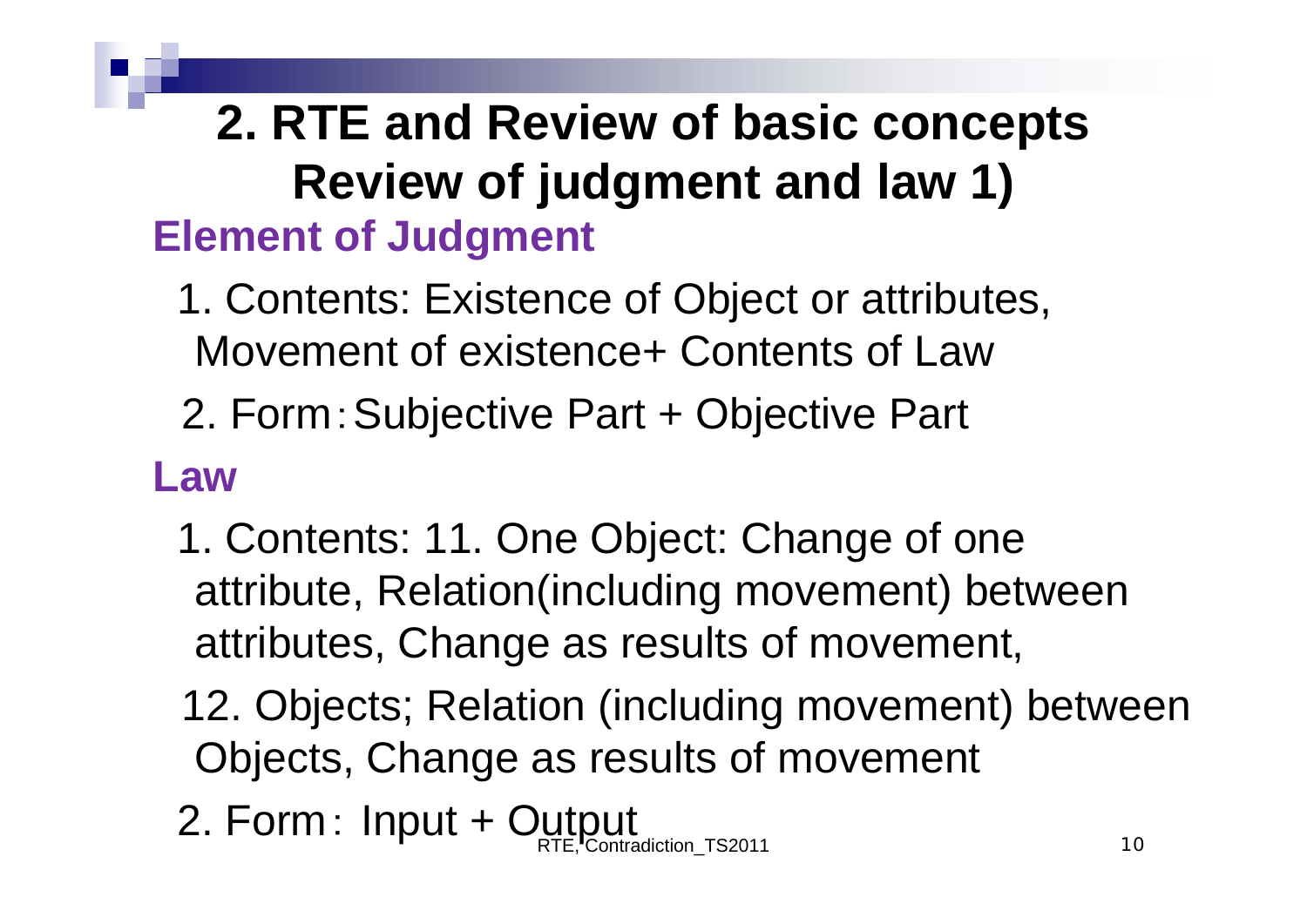## **2. RTE and Review of basic concepts Review of judgment and law 2)**

#### **Review of judgment: Change granularity of judgment or each part of judgment**

A. Change judgment maintaining subject, object and structure

Enumerate attributes of subject and object. And 1. Change them. 2. Delete them (replace subject or object with coarser granularity), 3. Add attributes (replace subject or object with finer granularity), 4. Enumerate subjective part having the same objective part to make new subjective part. (Replace to new subjective part having coarser granularity)

#### B. Example of changing structure of judgment

5. By doing 4, subjective part and objective part have a same contents. We can get a new definition by exchanging subjective part and objective part.

Example: We got definition of existence from judgment "Existence mutually act other existence". (And we got definition of Object consisting of existence and mutual action.)

Example: From judgment "Commodity is a assemblage of attributes", we got definition of existence or Object.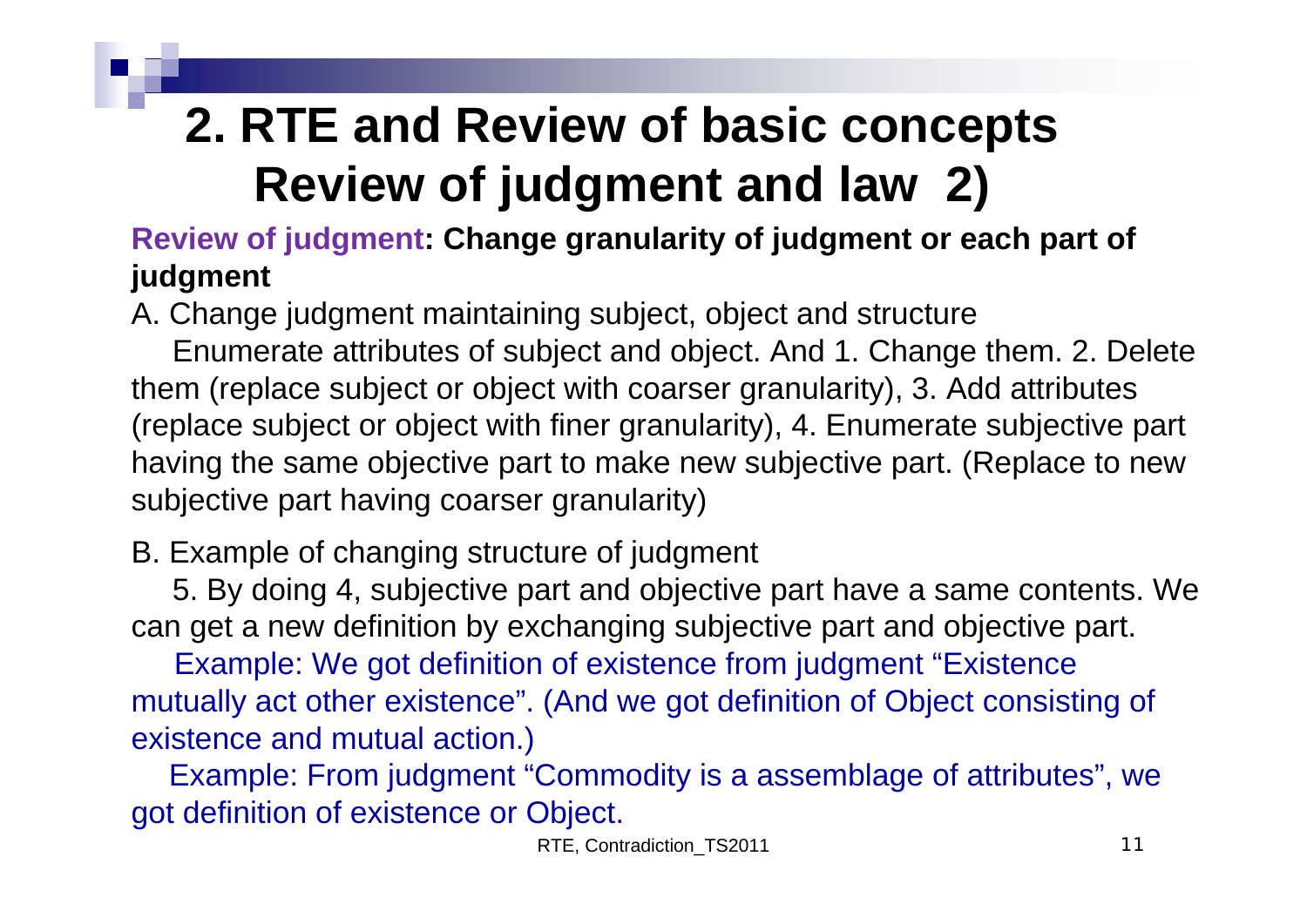### **2. RTE and Review of basic concepts Review of judgment and law 3)**

**Review of law:** Enumerate elements of input, output and conditions of law and change each of them and granularity of law extremely

e.g.: expansion of the law of the mutual transformation of quantitative and qualitative changes <sup>0</sup>

First addition; This law is added to mean that change of element and inner structure can change quality of Object. By this addition we obtain enumeration of factors to cause quality change of Object. 1 [FIT2009] [TS2010] Second expansion; This law is expanded to mean that change of attributes, element itself, number of element and inner structure can change quality or quantity of Object. 2 [FIT2009] [TS2010]

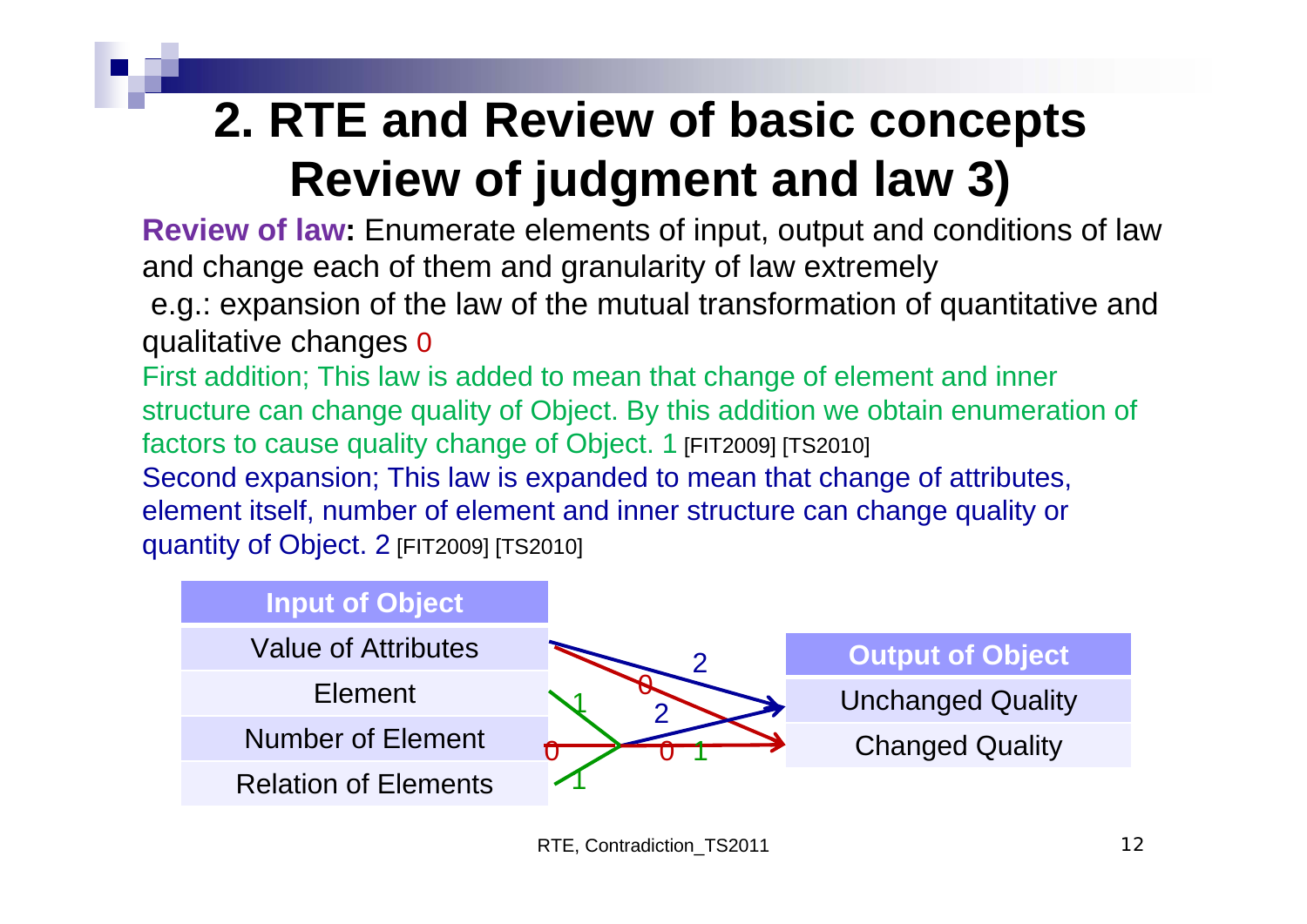Contradiction is **mutual action to cause movement** Contradiction is **element of approximation of structure and change of the world**

Contradiction consists of **opposites and mutual action**  from viewpoint of inner structure

How to grasp contradiction:

**1.How to classify kinds of inner structure Enumeration of kinds of inner structure**

2.Mutual action is cooperative or hostile?

3.How to classify kinds of solution. Enumeration of kinds of solution.

4.How to classify kinds of area. Enumeration of kinds of area.

5.Enumeration of law of contradiction.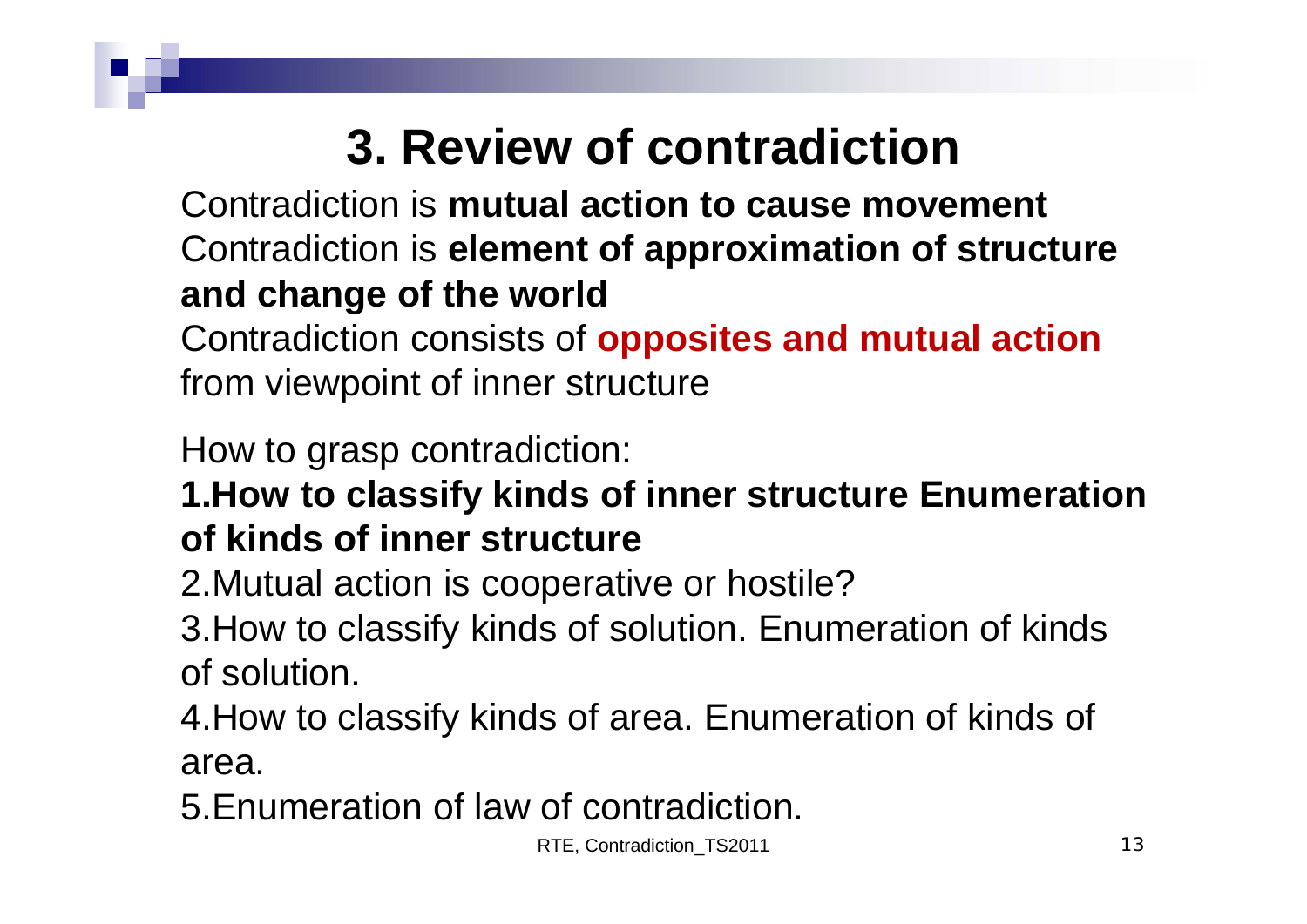#### **Classify kinds of contradiction from a viewpoint of contents of whole movement** consisting of autonomous movement, human action and thought **How to classify kinds of contradiction from a viewpoint of form of Object 3. Review of contradiction Classification of contradiction 1**

- 1. Opposites can be any kind of Object consisting of matter, mind and movement. Mutual action can be in any area including physical world, attitudes or thinking world.
- 2. Enumerate granularity of contradiction
- 3. Enumerate density of contradiction: Opposites are two values of one attributes, two attributes of one or two **Objects**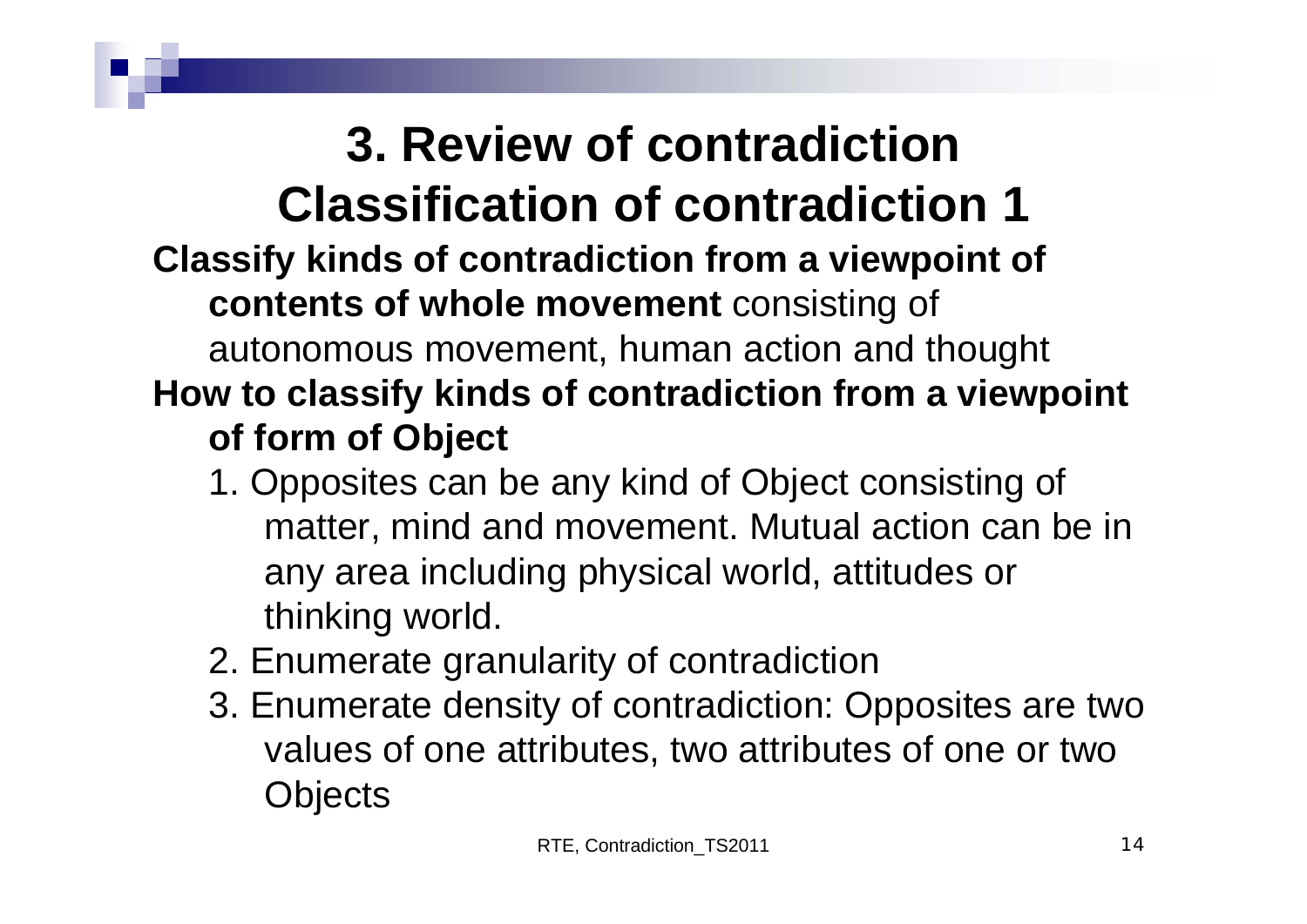### **3. Review of contradiction Classification of contradiction 2**

- **1. Autonomous contradiction**
- **2. Contradiction to start action or thinking**
	- **"Physical Contradiction"** : Opposites are two values of one attribute. Intentional effort to recognize differences between these two values and resolve differences is mutual action to form contradiction. The solution start real action or thinking. **"Technical Contradiction" :** Opposites are two attributes. Intentional effort to make these two attributes compatible or to make them equal is mutual action to form contradiction. The solution start real action or thinking.
		- **Contradiction of unity**: Originally united thing is divided to two things. These two things are re-united by intentional effort.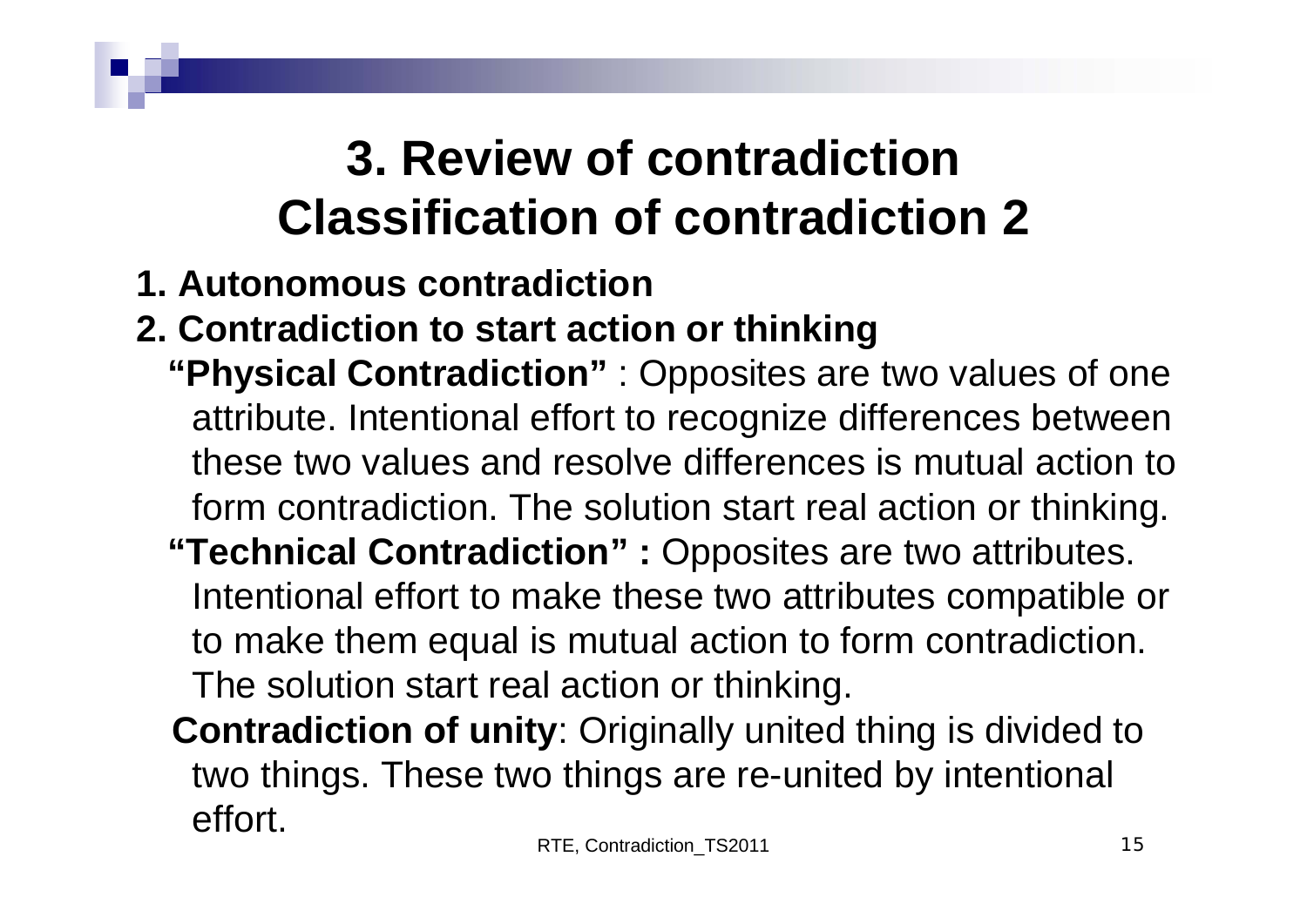### **3. Review of contradiction Classification of contradiction 3**

Note 1:Function and structure in evolutional history is not "Technological Contradiction". Because no intention is involved in this case. Function and structure in the case someone want to make two attributes of function and structure compatible is "Technological Contradiction". Because intention is involved in this case.

Note 2:Phenomenon and Essence, or Concreteness and Abstraction are usually dealt with contradiction. But these are not contradiction but only two mutually dependent recognition. Only when, for example, we seek essence from phenomenon, both opponents and mutual action can be dealt with elements of contradiction. In this case this is "Physical Contradiction  $4"$ RTE, Contradiction\_TS2011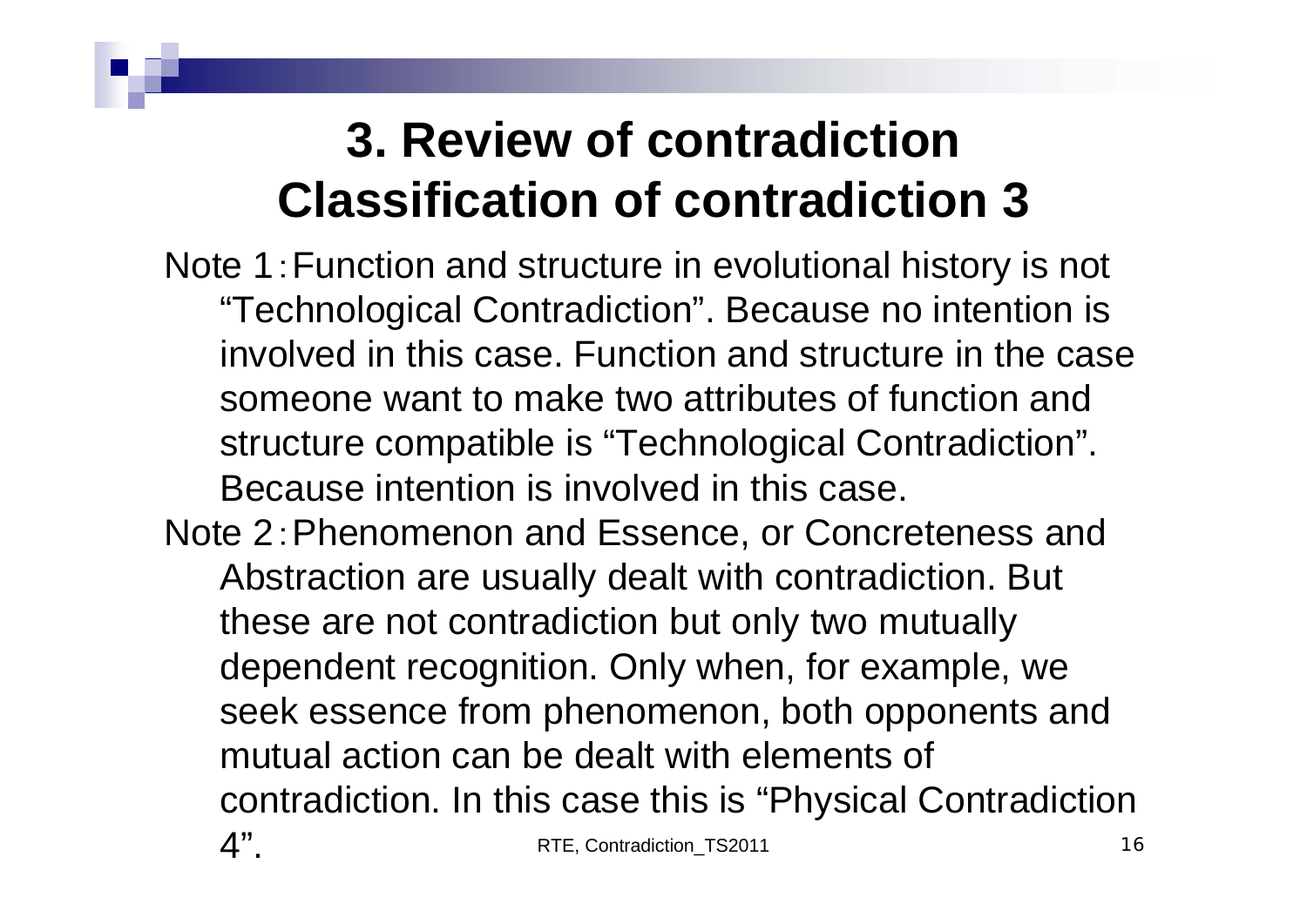#### **3. Review of contradiction Classification of inner structure of contradiction 1**

a) Contradiction having two values of one attribute to resolve differences

10) "Physical Contradiction 1"

Change itself in autonomous contradiction

Contradiction of real world at density of change itself.

20) "Physical Contradiction" having two values of one attribute 201) "Physical Contradiction 3" PC3 Contradiction to start <u>action</u> having a value "a" at this time and a value "b" of simple purpose at different time Viewpoint of simple purpose: 1) Make new function, 2) Solve issues, 3) Idealize. The differences between these three  $[T52006]$  are relative. This is solved by simple solution using Principle U,P,M,D,R[TS2007- 9]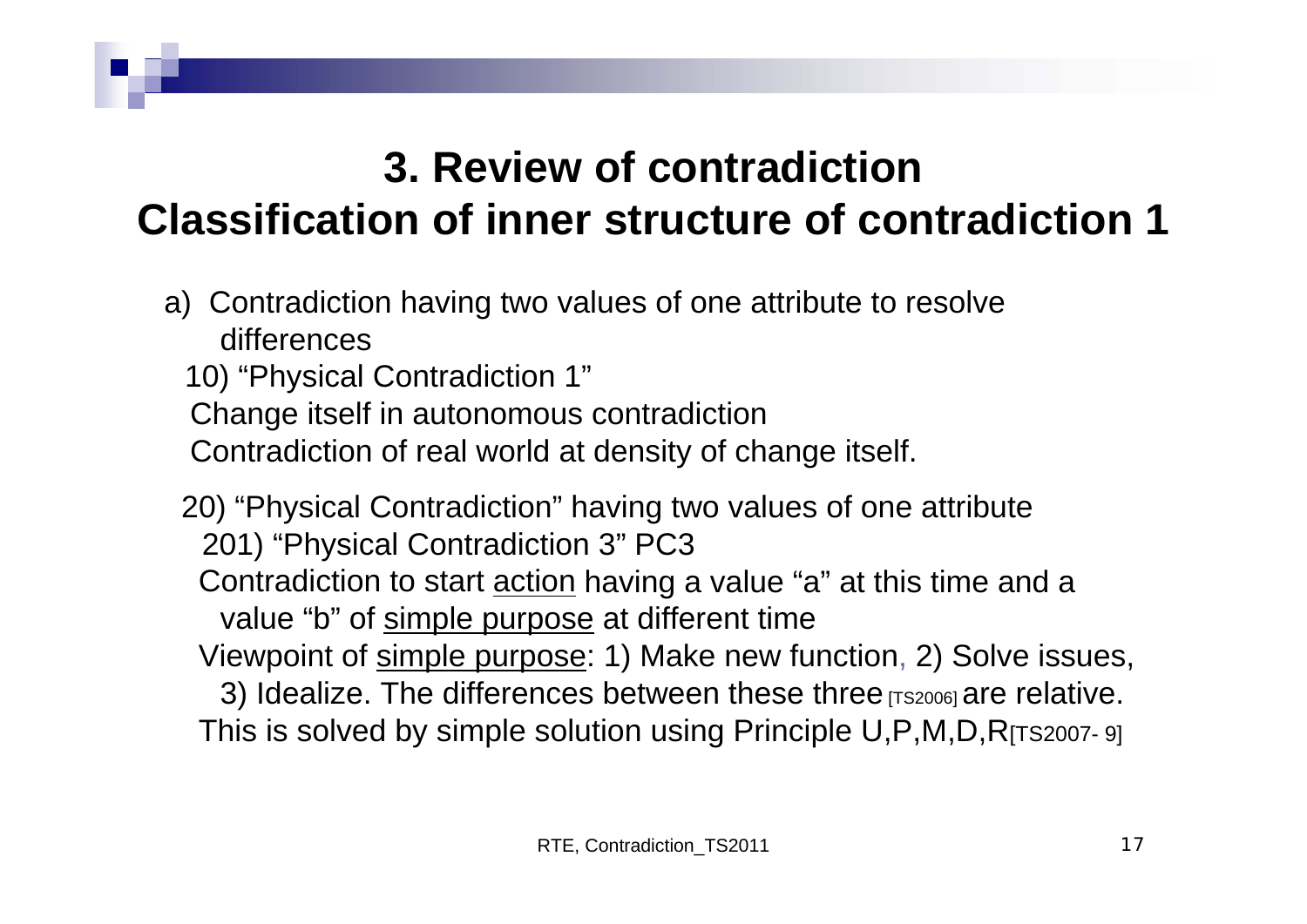#### **3. Review of contradiction Classification of inner structure of contradiction 2**

202) "Physical Contradiction 2", PC2 which is usual "Physical Contradiction" in TRIZ Contradiction to start action or thinking having a value "a" and a quite different value "b" at the same time Solution by Separation Principle can start action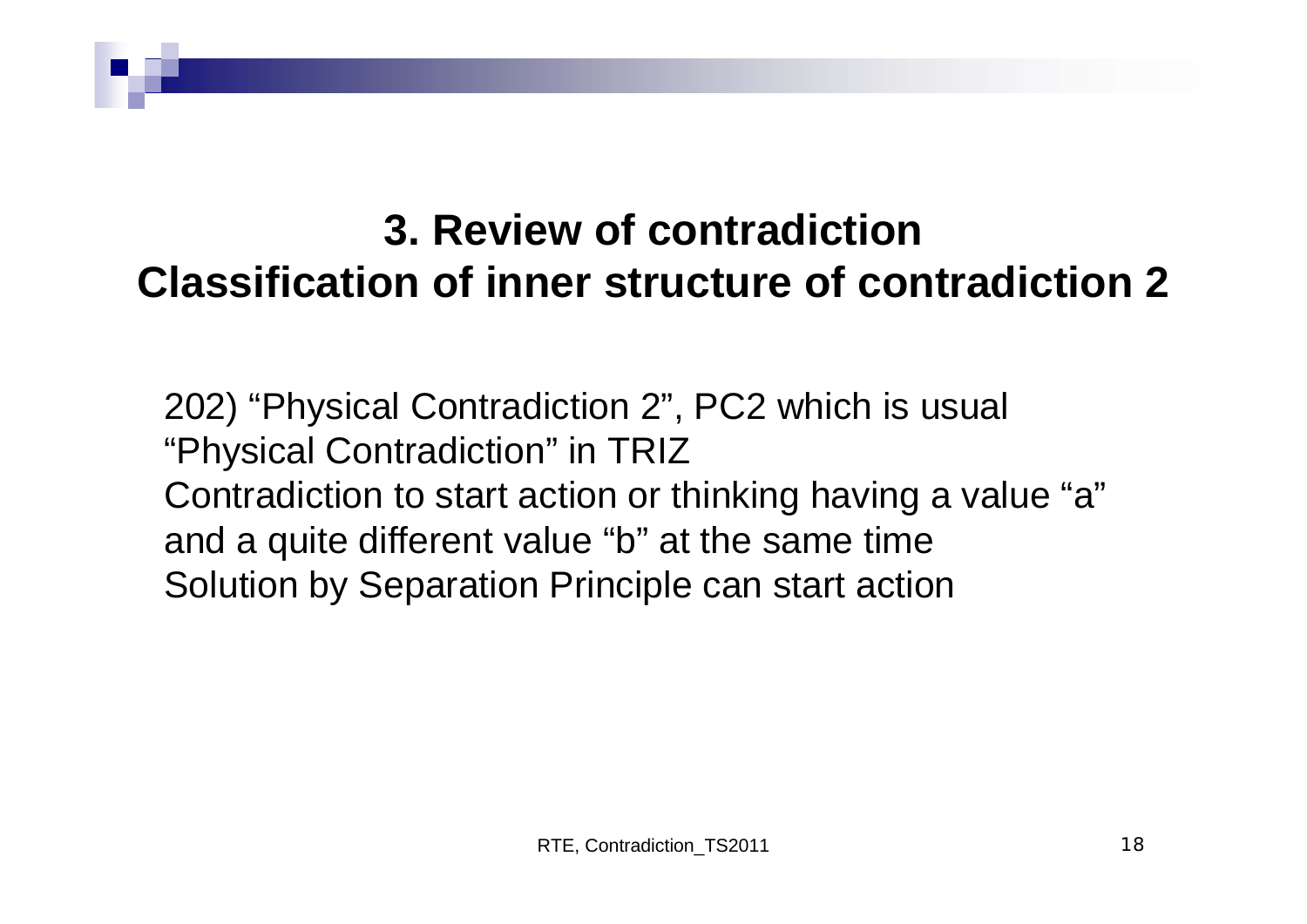#### **Classification of inner structure of contradiction 3**

b) Contradiction having two attributes of one or two Object Intentional effort to make two attributes compatible or to make them equal is mutual action. Making two attributes equal is part of making them compatible

11) Structure of change in autonomous contradiction 111) Opposites are two attributes in one Object 112) Opposites are two attributes in two Objects

21) "Technical Contradiction" TC having two attributes 211) "Technical Contradiction 1", TC1 Usual "Technical Contradiction" in TRIZResolve side-effects afterward to make two attributes compatible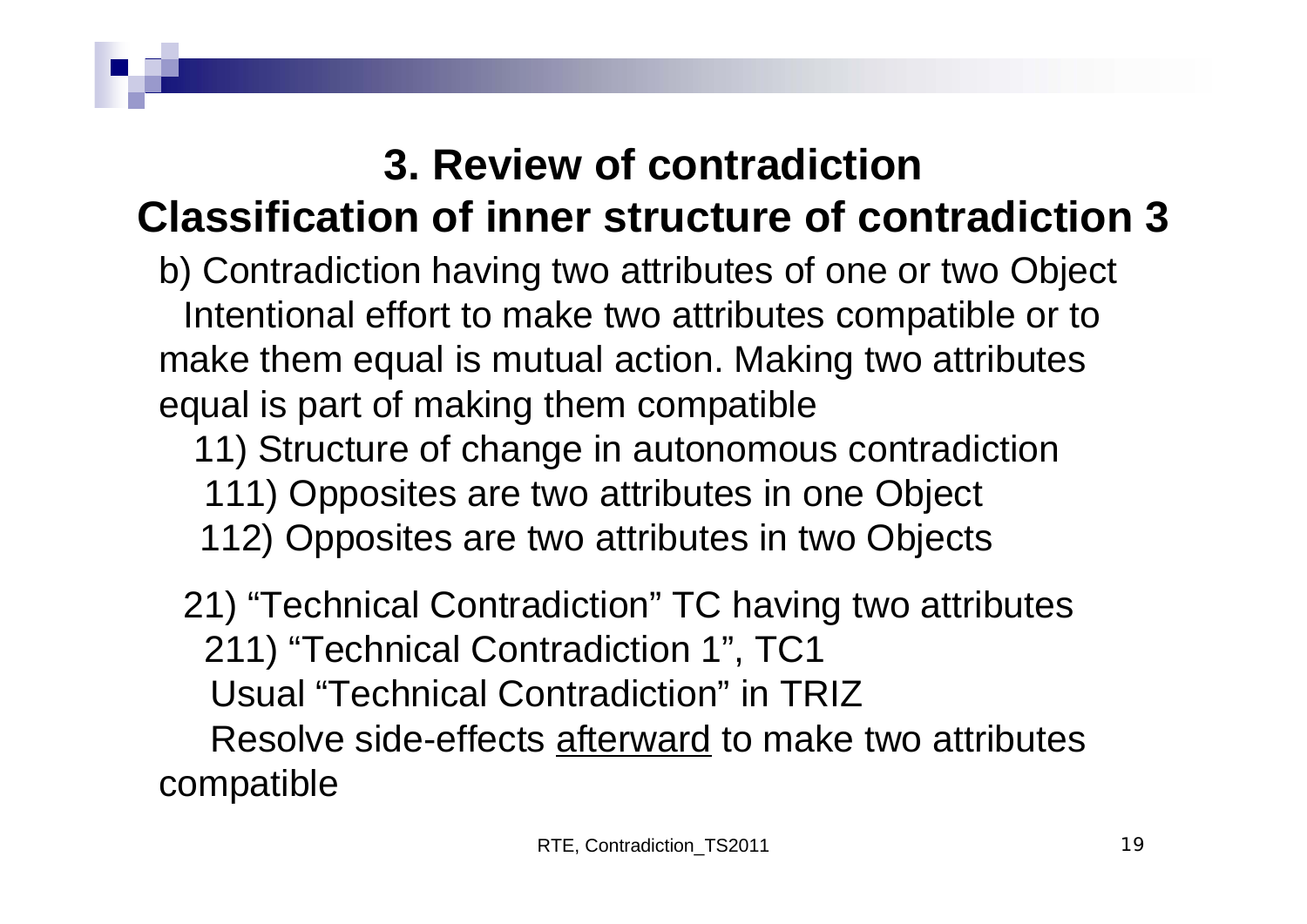#### **Classification of inner structure of contradiction 4**

212) "Technical Contradiction 2" TC2

Intentional effort to make two attributes compatible or to make them equal in advance is mutual action.

2121) TC21 of generating or maintaining system having compatible two attributes without some Object

2122) TC22 of Intentional effort to make two attributes compatible or to make them equal in advance

21221) TC221 of Intentional effort to make two attributes compatible in advance

21222) TC222 of Intentional effort to make them equal in advance

Invention of "barter"  $(TS2010)$  is a resolved solution to have equal two attributes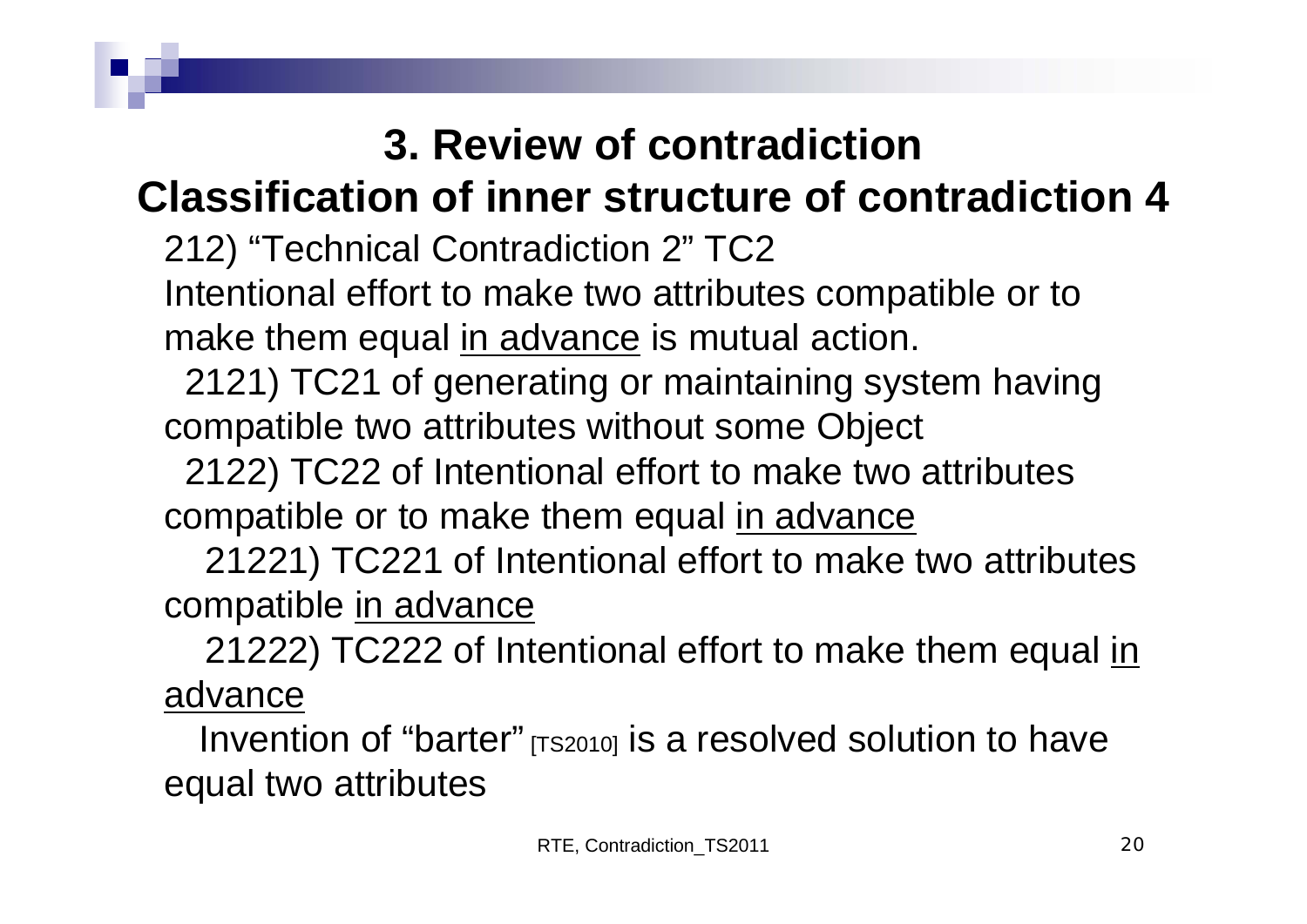#### **Classification of inner structure of contradiction 5**

22) Contradiction of unity

Two Object formerly united is united by effort

- 221) Two attributes form contradiction of unity
	- 2211) Basic contradiction of unity
	- 2212) Unity of separated two actions
	- 2213) Unity of action and thought
		- 22131) Unity of action and thought: e.g. Recognition and action
		- 22132) Unity of two thoughts: e.g. Viewpoint and attitude
		- 22133) Unity of two attitude: e.g. Humbleness and criticism
		- 2214) Unity of two fixed thing and movement
		- 2215) Unity of history and logic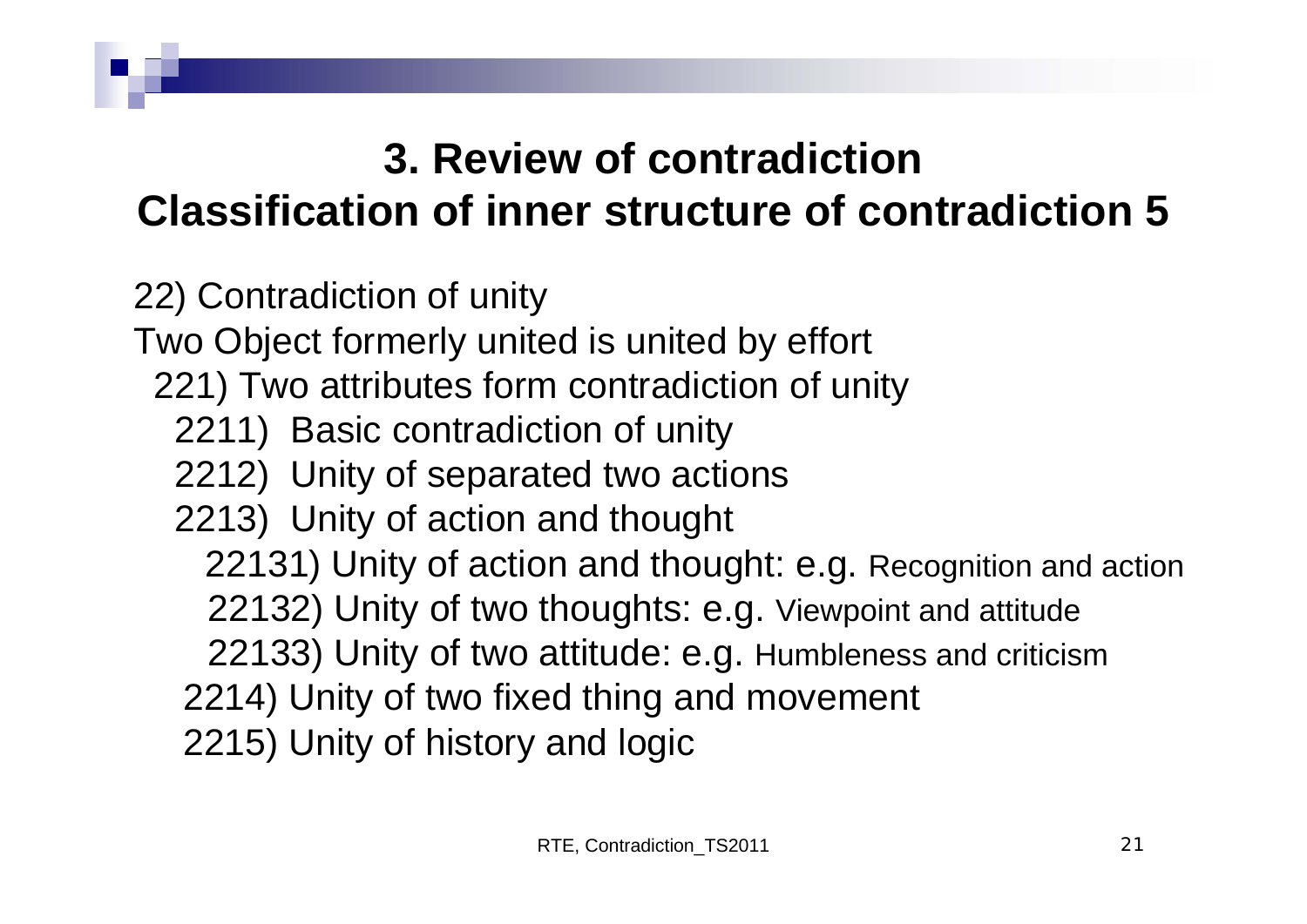### **3. Review of contradictionReview make what possible?**

1. We have come to grasp every movement and change as contradiction. We can specify contradiction by selecting granularity and density and setting viewpoint of purposes. 2. This is to decide my attitude at this moment. 3. Synthesis for recognition and change can be done using contradiction as elements. Method of Resolving Differences and Compatibility [TS2010 3.3] will be easily enhanced using enumerated contradiction. This is performed by combination of simple PC3 and other contradictions.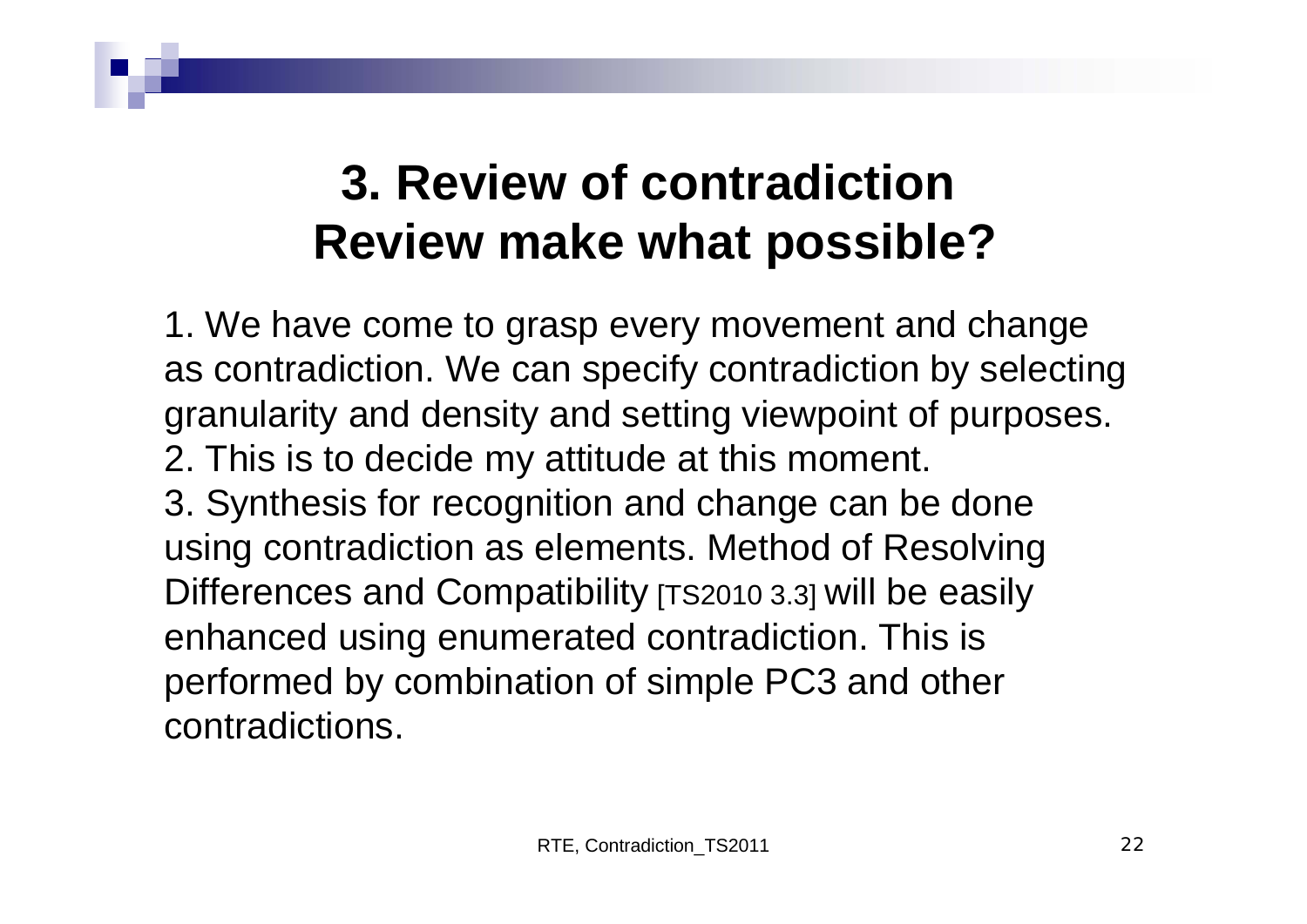# **4. Contradiction of unity 1) History**

- Originally there is unity. Technology and institution started at some stage of history. Technology deal with relation between individual and object. Institution deal with relation between individual and community. Development in each area was reached almost by separation.
- We have problems of alienation in relation between individual and object, and hostility in relation between individual and community.
- We need unification.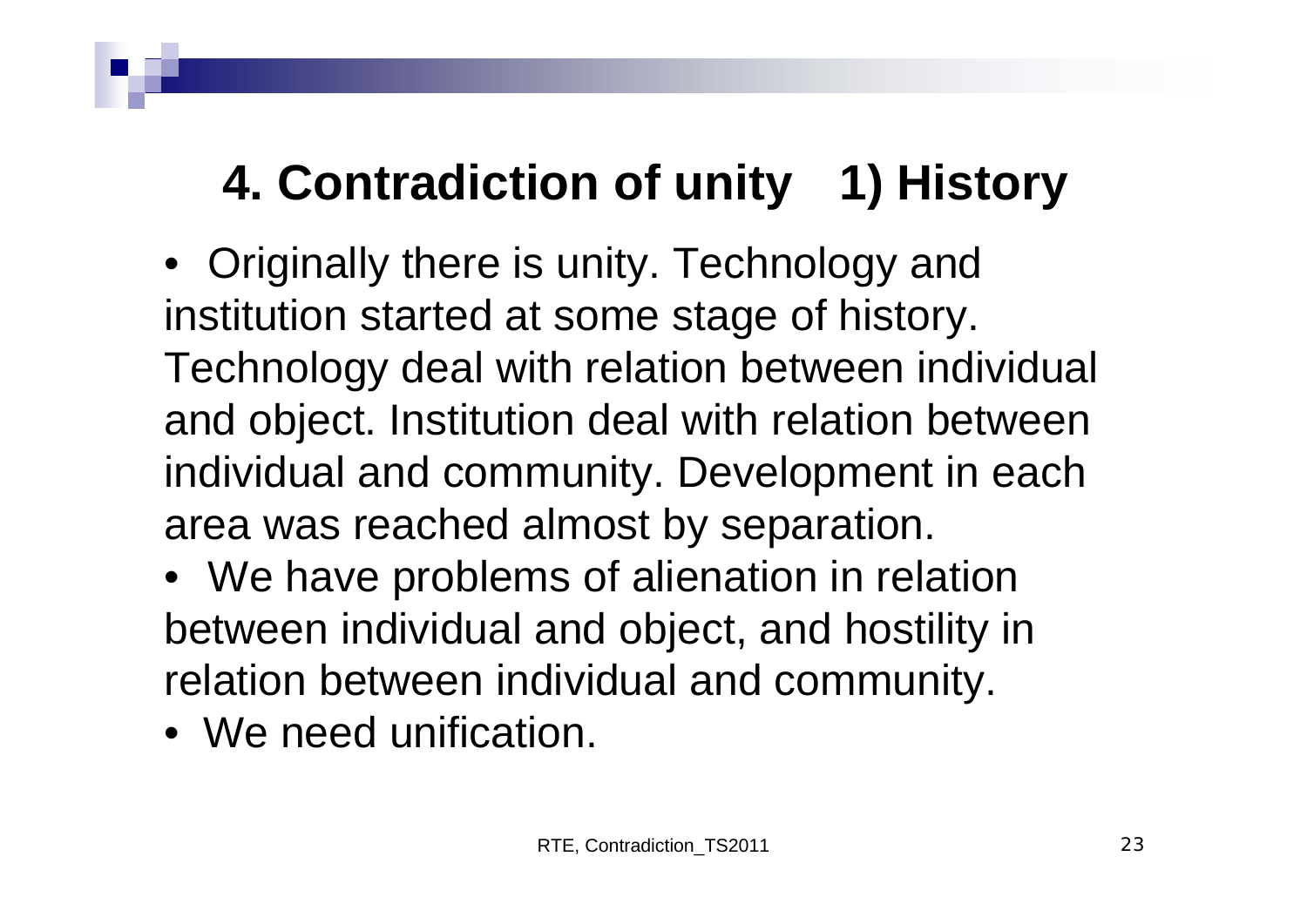**4. Contradiction of unity 2) Formularization of the final ideal 1 For everyone and every action every time, we have the final ideal from the viewpoint of unity of individual and object, other person and community and from the viewpoint of change.** 1. Sense of value: I and others have attitude to seek for ideal sense of value in common. 2. Function for object and community: Everyone continue to do effort to realize the value for every object and community. Every object and community continue to enhance.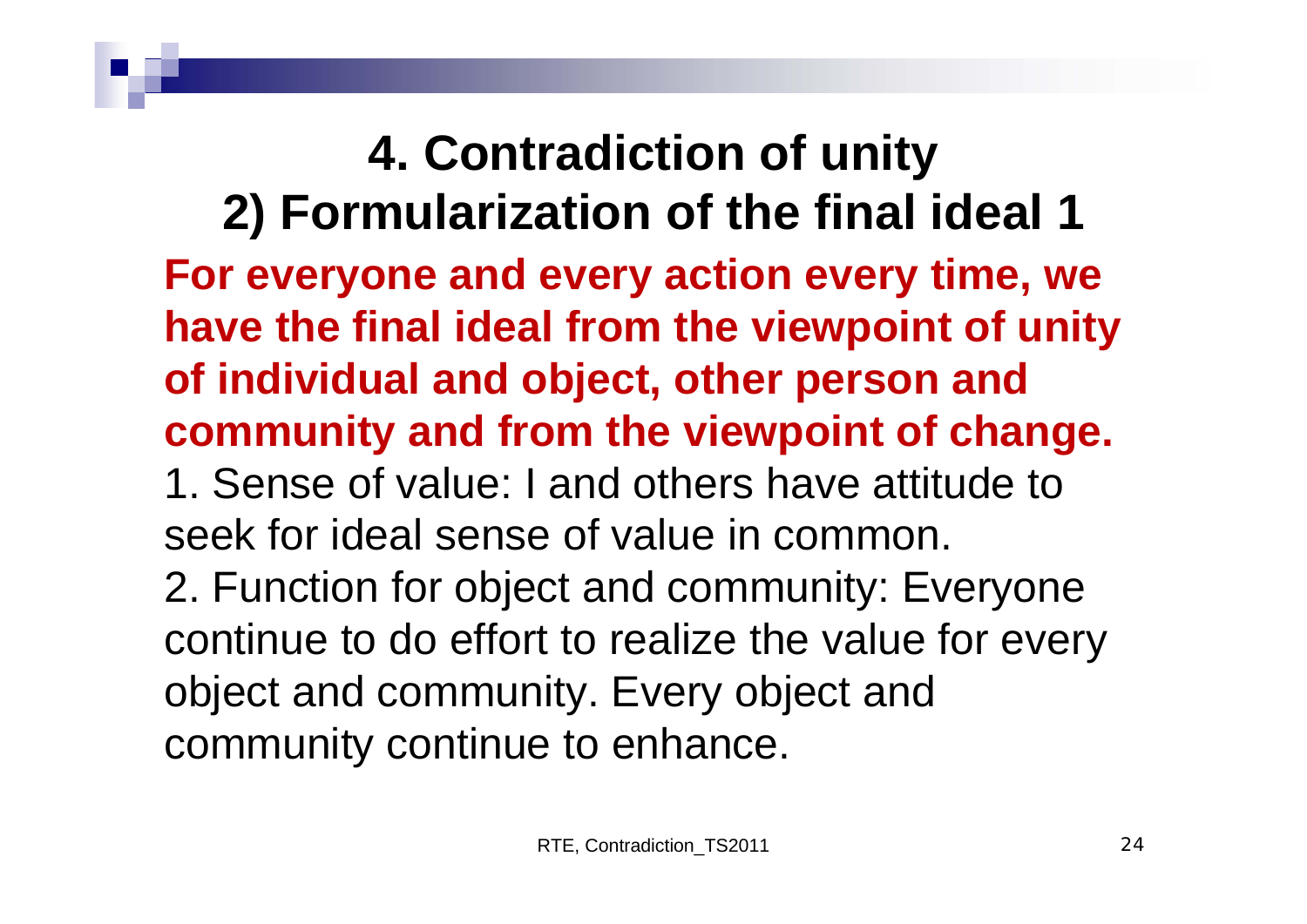### **4. Contradiction of unity 2) Formularization of the final ideal 2**

3. Function for subject: The effort to realize value is performed by our whole ability better than before. The effort contributes to enhance us better than before.

4. Mind: I and others recognize real world, ability of us, and action of us are better than before and recognize them better than before. I recognize I others and community are more united in the sense that they are mutually dependent than before and I recognize that better than before.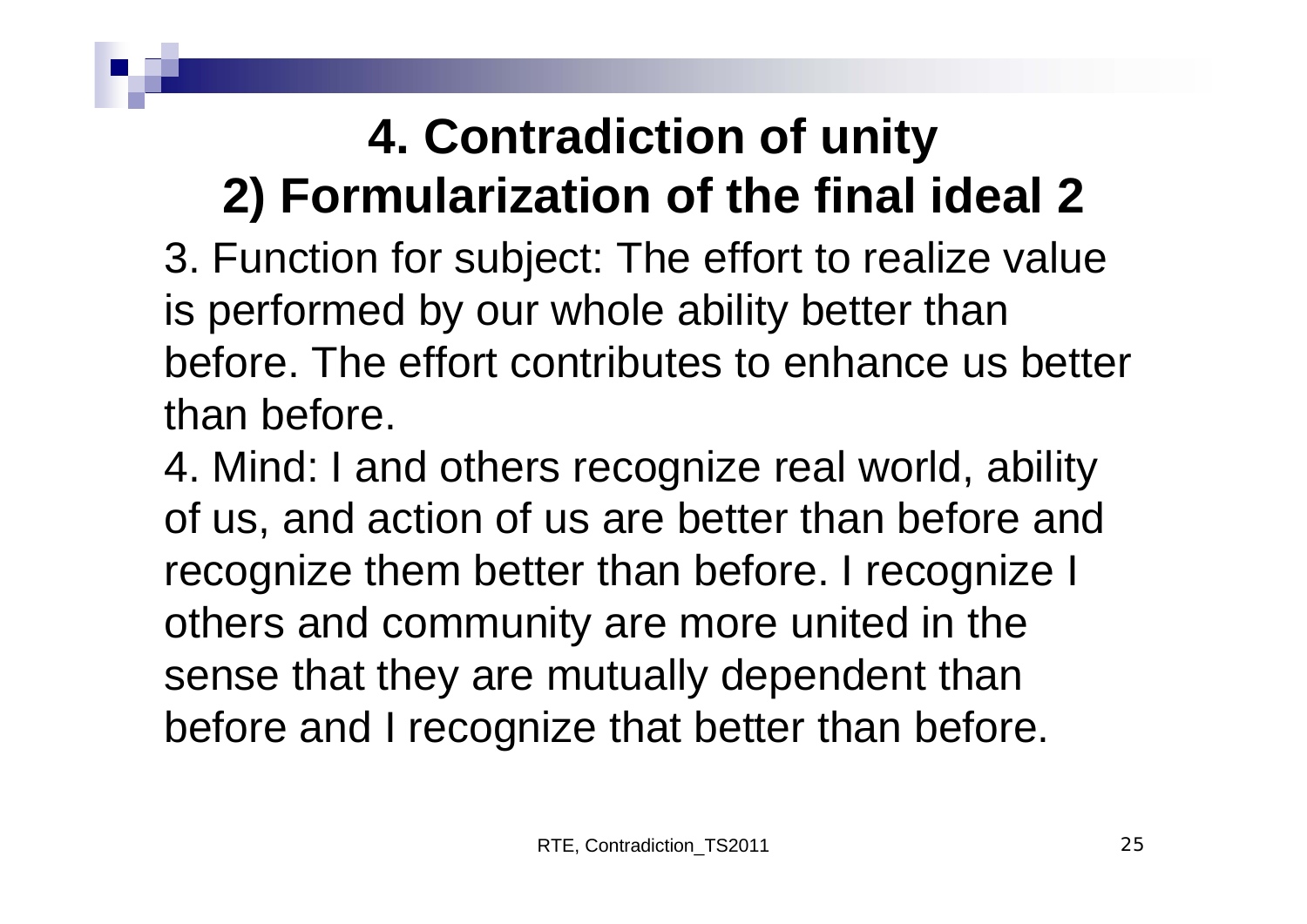# **4. Contradiction of unity 3) Study**

- 1. Value is a kind of attributes. Intentional effort should be made for these two attributes to be compatible or to make them equal in the world.
- 2. Consciousness of possessing and that of belonging should be replaced to new consciousness of unity.
- 3. We need continuous change to reach ideality.
- 4. We need change technology, institution and subject simultaneously.
- 5. Every action or thought of every person can contribute to the final ideal.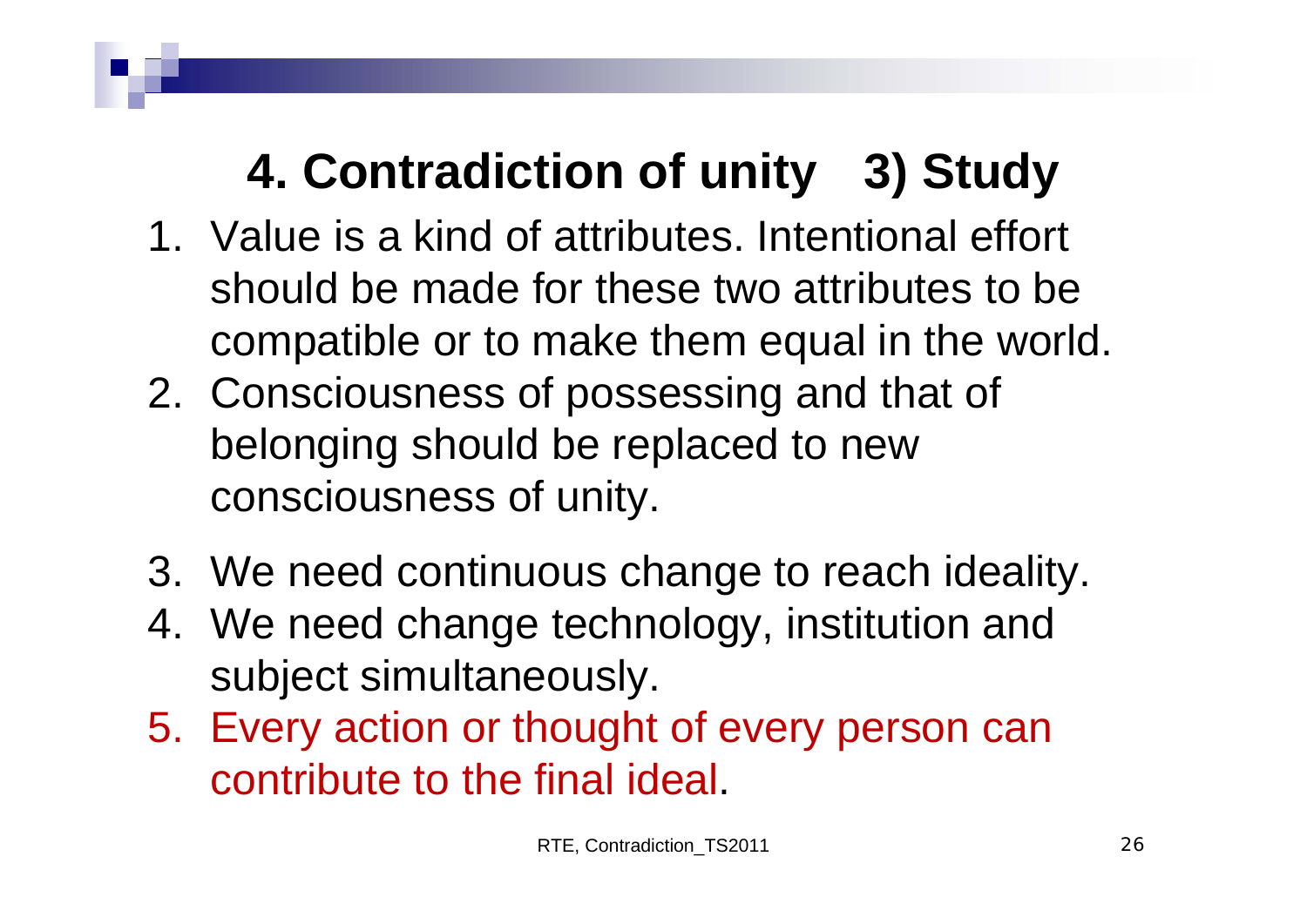### **5. Conclusion**

- Framework of whole thought is RTE which continue to enumerate kinds of Object World and review granularity and structure of Object World and Resolving Differences and Compatibility.
- According to this thought autonomous movement, human action and thinking were grasped as contradiction in a unified way. Grasping contradiction is to decide my attitude at this moment.
- We made a preparatory study for resolution of contradiction of unity. Every action or thought of every person can contribute to the final ideal.